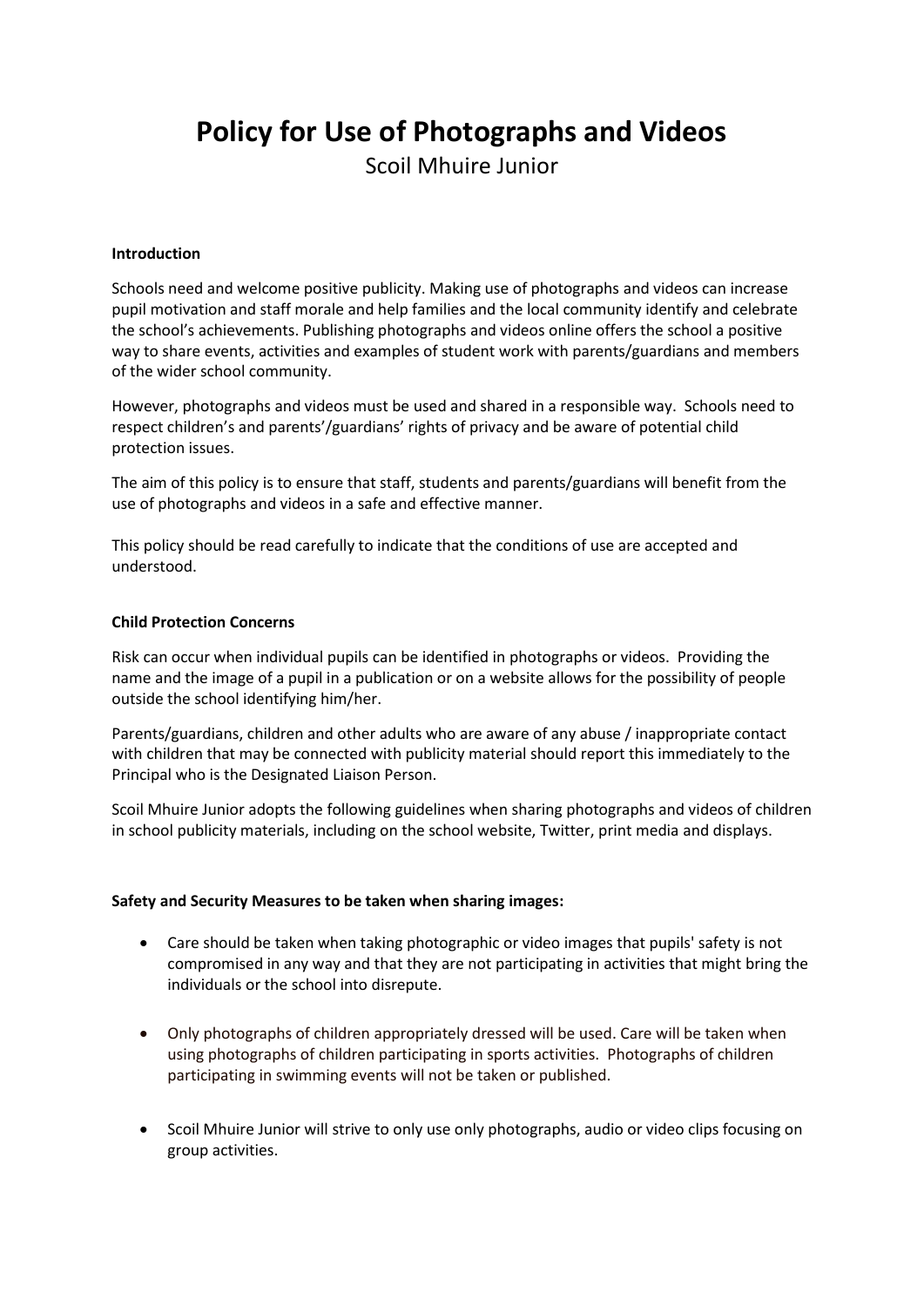- If an image/video of an individual child is published, the child's face will not be seen.
- Content focusing on an individual student, where he/she can be identified, will only be published with parental permission.
- Scoil Mhuire Junior will avoid publishing the first name and last name of pupils in video or photograph captions published.
- Personal student information including home address and contact details will not be published.
- The school will ensure that the image files are appropriately named will not use students' names in image file names if published on the web.
- Members of the school community must not share images, videos or other content online with the intention to harm another member of the school community regardless of whether this happens in school or outside.
- Sharing explicit images and in particular explicit images of pupils and/or minors is an unacceptable and prohibited behaviour, with serious consequences and sanctions for those involved. (See Acceptable Use Policy)

## **Permissions**

- At Scoil Mhuire Junior, members of the school community must not share, publish or distribute images of others without their permission.
- Pupils must not be approached or photographed/filmed while at school without the permission of the school authorities.
- Management will ensure that members of the press are made aware of school policy.
- If any party is concerned that a newspaper has used the photograph and name of a child inappropriately, they should contact the Press Complaints Commission.
- Photographs of students and student work must not be stored on personal devices of staff members.
- Parents/guardians or other spectators may wish to photograph or video an event such as a sports day, a fundraising event, an assembly or a performance. The school reserves the right to ask parents/guardians and other visitors not to take photographs of children / use videoing equipment if it disrupts an event or the school feels the images may be used inappropriately.
- Such spectators are asked not to share any images or videos captured at school events on social media or on the internet.